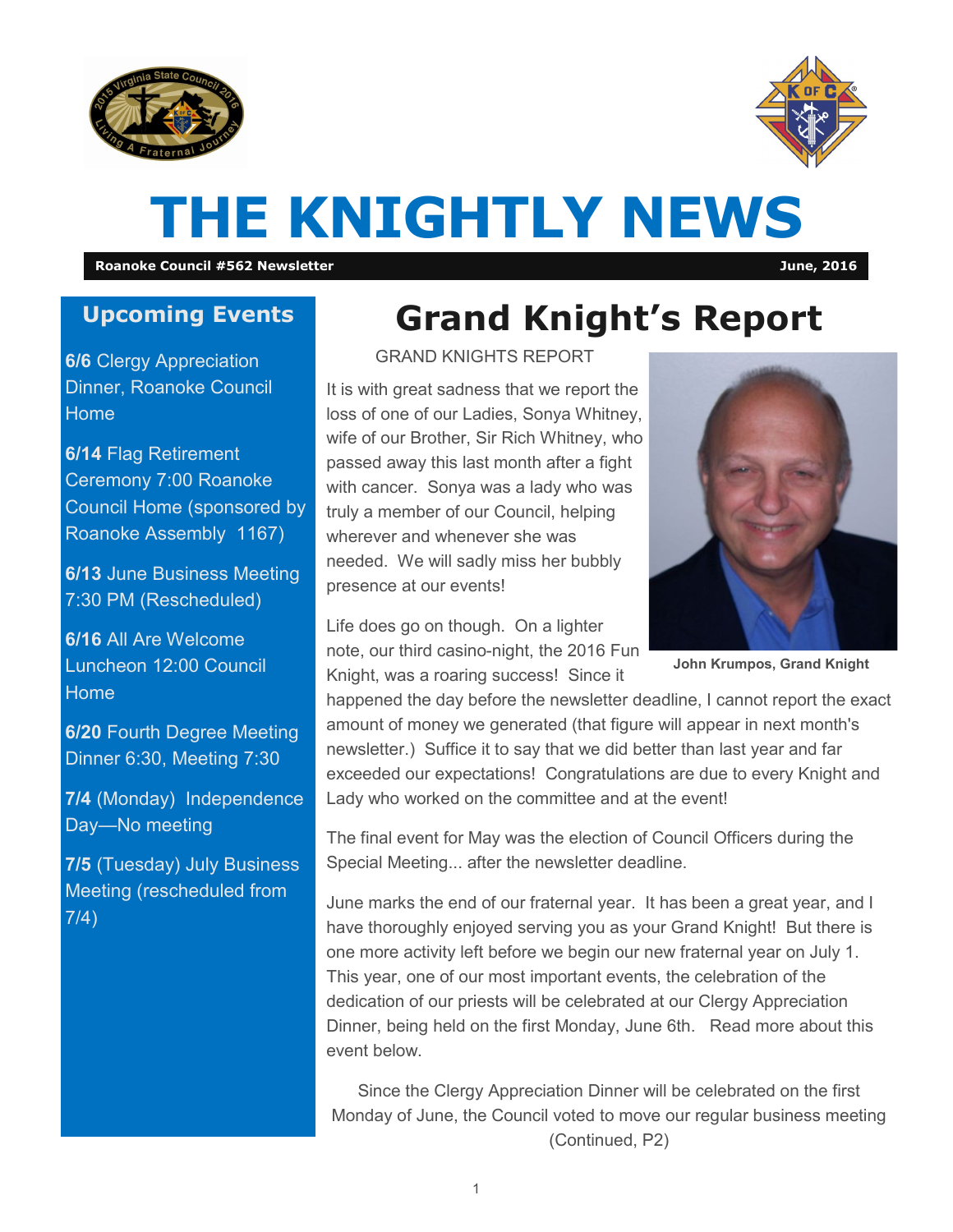#### GK Report (continued from P1)

to the third Monday, June 20th. Please note this change!

Finally, our pool opens Memorial Day weekend. Since the pool funds much of the expenses of the Corporation, and the Corporation provides the facilities for the Council to meet and hold its functions, it is in the best interest of EVERY member of our Council to support the pool as best as they can. So, if you aren't already a member of the pool, don't forget that Council Members get 50% discount on pool memberships. And if you cannot afford, or choose not to be a pool member for the season, please note that you can support them on those especially hot summer days by paying the daily guest fee and cooling off in our water! You can also support them by coming to their weekly hamburger cook out on Wednesday nights. There is no entrance fee charged to attend the cookout...unless you also want to swim.

#### **John Krumpos, Grand Knight Roanoke Council 562**



## **Insurance Agent's Report**

### *Have you had your Insurance Check-Up for 2016?*

.

Where did 2015 go? It seems like it was the end of summer yesterday and Christmas was last week.

I hope you and your family had a great start to 2016. Now, the first quarter of 2016 has flown by and the second quarter is half gone.

Hopefully, you've established a few goals for this year. I've learned a great tip regarding resolutions. First, write them down. It's not too late if you haven't already done this. Commit your goals to paper and post it someplace you will see it often. Writing down a goal is the first step towards achieving it. It may not make sense at first, but I'm sure you have heard stories of the success this simple task can bring. Whether your goal is to exercise more, give more to charity, read more or watch less television, you're more likely to accomplish it if you write it down.

Second, resolve to have an expert look at your finances. I recommend that you have a team of experts help you, and I would love to be the first you sit with. Let's schedule some time to meet together, and I, your professional Knights of Columbus insurance agent, will provide an "insurance check-up" (at no cost!) that will evaluate any gaps in your family's life insurance protection. Now might be the perfect time to fill those gaps, not later. Keep in mind that unlike many other products, you don't just need money to obtain life insurance; you also need good health, and no one knows when your health could change.

Did I mention my check-up is free of charge? When was the last time you received something for free that could provide value to you and your family for generations? Call me today.

Thank you and God Bless

**Clyde Moak (540) 797-7594** 

**clyde.moak@kofc.org Field Agent Knights of Columbus**

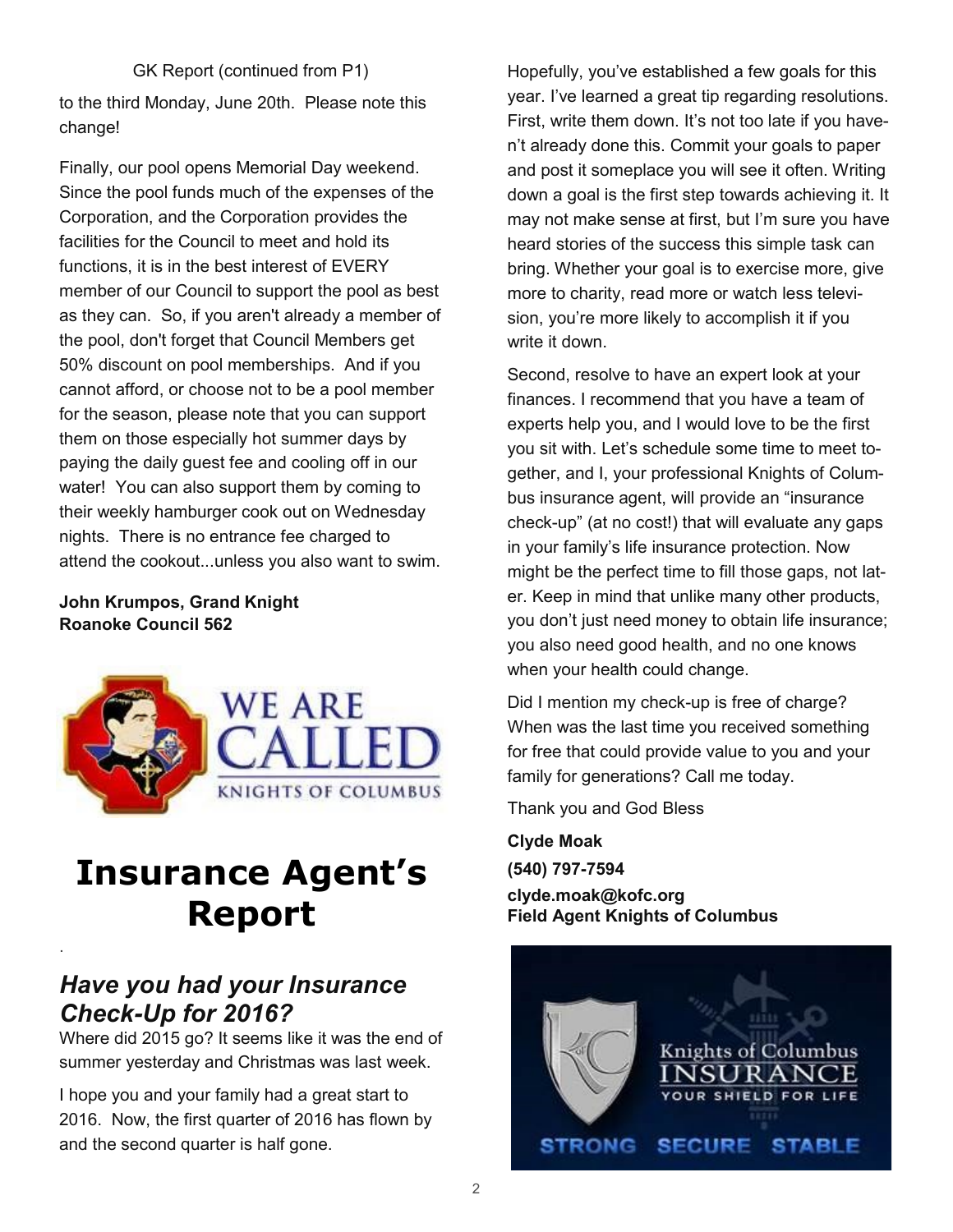## **Council Officers**

| Grand Knight               | John Krumpos       | 960-1825     |
|----------------------------|--------------------|--------------|
| Dep. Grand Knight          | Vacant             |              |
| Chaplain                   | Vacant             |              |
| Chancellor                 | Glen Hall          | 315-5616     |
| Recorder                   | Stephen Ratliff    | 774-4796     |
| <b>Financial Secretary</b> | Michael Lazzuri    | 774-8482     |
| Treasurer                  | Joe Abbatello, Jr. | 989-6246     |
| I ecturer                  | David Chopski      | 344-0901     |
| Advocate                   | Alex Nelson        | 774-5079     |
| Warden                     | Jim Donckers       | 345-3902     |
| Inside Guard               | Tom Huck           | 740-749-3018 |
| Outside Guard              | P.J. Lyons         | 562-8332     |
| Trustee, 3 Year            | <b>Bobby Ellis</b> | 366-5102     |
| Trustee, 2 Year            | Jim Sullivan       | 774-7034     |
| Trustee, 1 Year            | Karl Kleinhenz     | 397-4028     |
|                            |                    |              |

#### **In case of illness, need, or death, please notify one of the following:**

Grand Knight 960-1825 John Krumpos Financial Sec 774-8482 Michael Lazzuri

**562 Council Home**  3136 Harris Street Roanoke, VA 24015

**Mail:** PO Box 20974 Roanoke, VA 24018

### Disclaimer

Opinions expressed in this publication are those of the authors and do not necessarily reflect those of Roanoke Council 562 or the Knights of Columbus.

### **Committees**

| <b>Activity</b>                 | Chairman                                | <b>Phone</b> |  |  |  |  |
|---------------------------------|-----------------------------------------|--------------|--|--|--|--|
| <b>Program Director</b>         | Clyde Moak                              | 797-7594     |  |  |  |  |
| <b>Council</b>                  | Jim Sullivan (advisor)                  | 774-7034     |  |  |  |  |
| <b>Family</b><br>(vacant)       |                                         |              |  |  |  |  |
| <b>Pro-life</b>                 | (vacant)                                |              |  |  |  |  |
| <b>KOVAR</b>                    | Don Feick                               | 774-0187     |  |  |  |  |
| Youth                           | Jan Hodnett (co-chair)                  | 772-4125     |  |  |  |  |
|                                 | Bob Canfield (co-chair)                 | 774-7554     |  |  |  |  |
| <b>Membership</b>               | Mike Herron                             | 533-5088     |  |  |  |  |
|                                 | Jan Hodnett                             | 772-4125     |  |  |  |  |
| <b>Ceremonials</b>              | <b>Bill Howard</b>                      | 989-9399     |  |  |  |  |
|                                 | <b>Rich Whitney</b>                     | 443-465-7742 |  |  |  |  |
| <b>Charity</b>                  | <b>Bobby Ellis</b>                      | 366-5102     |  |  |  |  |
|                                 | Karl Kleinhenz                          | 397-4028     |  |  |  |  |
|                                 | Mike Lazzuri                            | 774-8482     |  |  |  |  |
|                                 | Jim Sullivan                            | 774-7034     |  |  |  |  |
| <b>Retention</b>                | <b>Bob Canfield</b>                     | 774-7554     |  |  |  |  |
|                                 | <b>Bobby Ellis</b>                      | 366-5102     |  |  |  |  |
|                                 | Karl Kleinhenz                          | 397-4028     |  |  |  |  |
|                                 | Jim Sullivan                            | 774-7034     |  |  |  |  |
| <b>Kitchen</b>                  | <b>Steve Wirth</b>                      | 588-7968     |  |  |  |  |
|                                 | Mike Lazzuri                            | 774-8482     |  |  |  |  |
| Parish Rep., OLN                | Don Feick                               | 774-0187     |  |  |  |  |
| <b>St. Andrew</b>               | P.J. Lyons                              | 562-8332     |  |  |  |  |
| <b>St. Elias</b>                | <b>Jim Donckers</b>                     | 345-3902     |  |  |  |  |
| <b>Publicist</b>                | <b>Bill Howard</b>                      | 989-9399     |  |  |  |  |
| <b>Newsletter</b>               | <b>Rich Whitney</b>                     | 443-465-7742 |  |  |  |  |
| Roanoke Catholic Rep. Don Feick |                                         | 345-3902     |  |  |  |  |
| <b>Scholarship</b>              | <b>Bob Canfield</b>                     | 774-7554     |  |  |  |  |
|                                 | Karl Kleinhenz                          | 982-8140     |  |  |  |  |
|                                 | <b>Joe Moses</b>                        | 389-0309     |  |  |  |  |
|                                 | <b>Pat Patterson</b>                    | 815-6105     |  |  |  |  |
| <b>State KCIC</b>               | <b>Bob Canfield</b>                     | 774-7554     |  |  |  |  |
|                                 | Karl Kleinhenz                          | 397-4028     |  |  |  |  |
| <b>Treasurer</b>                | Randy Gatske                            | 774-2946     |  |  |  |  |
| <b>Asst Treasurer</b>           | <b>Brian Smith</b>                      | 750-0174     |  |  |  |  |
| <b>Council 562 KCIC</b>         |                                         |              |  |  |  |  |
| <b>St. Andrews</b>              | <b>Chuck Hatcher</b>                    | 314-3360     |  |  |  |  |
| <b>OLN</b>                      | <b>Rich Whitney</b>                     | 443-465-7742 |  |  |  |  |
| <b>St. Elias</b>                | <b>Jim Donckers</b>                     | 345-3902     |  |  |  |  |
| <b>KC Ins. Field Agent</b>      | Clyde Moak                              | 797-7594     |  |  |  |  |
|                                 | <b>Roanoke Knights of Columbus Inc.</b> |              |  |  |  |  |
| <b>Corp. President</b>          | <b>Bobby Ellis</b>                      | 366-5102     |  |  |  |  |
| <b>Chairman</b>                 | Karl Kleinhenz                          | 397-4028     |  |  |  |  |
| Treasurer                       | Val Bernys                              | 989-9282     |  |  |  |  |
| <b>Pool Chairman</b>            | <b>Jim Donckers</b>                     | 345-3902     |  |  |  |  |
| <b>House/Rental</b>             | <b>Glen Hall</b>                        | 315-5616     |  |  |  |  |
| <b>Club Room</b>                | P.J. Lyons                              | 562-8332     |  |  |  |  |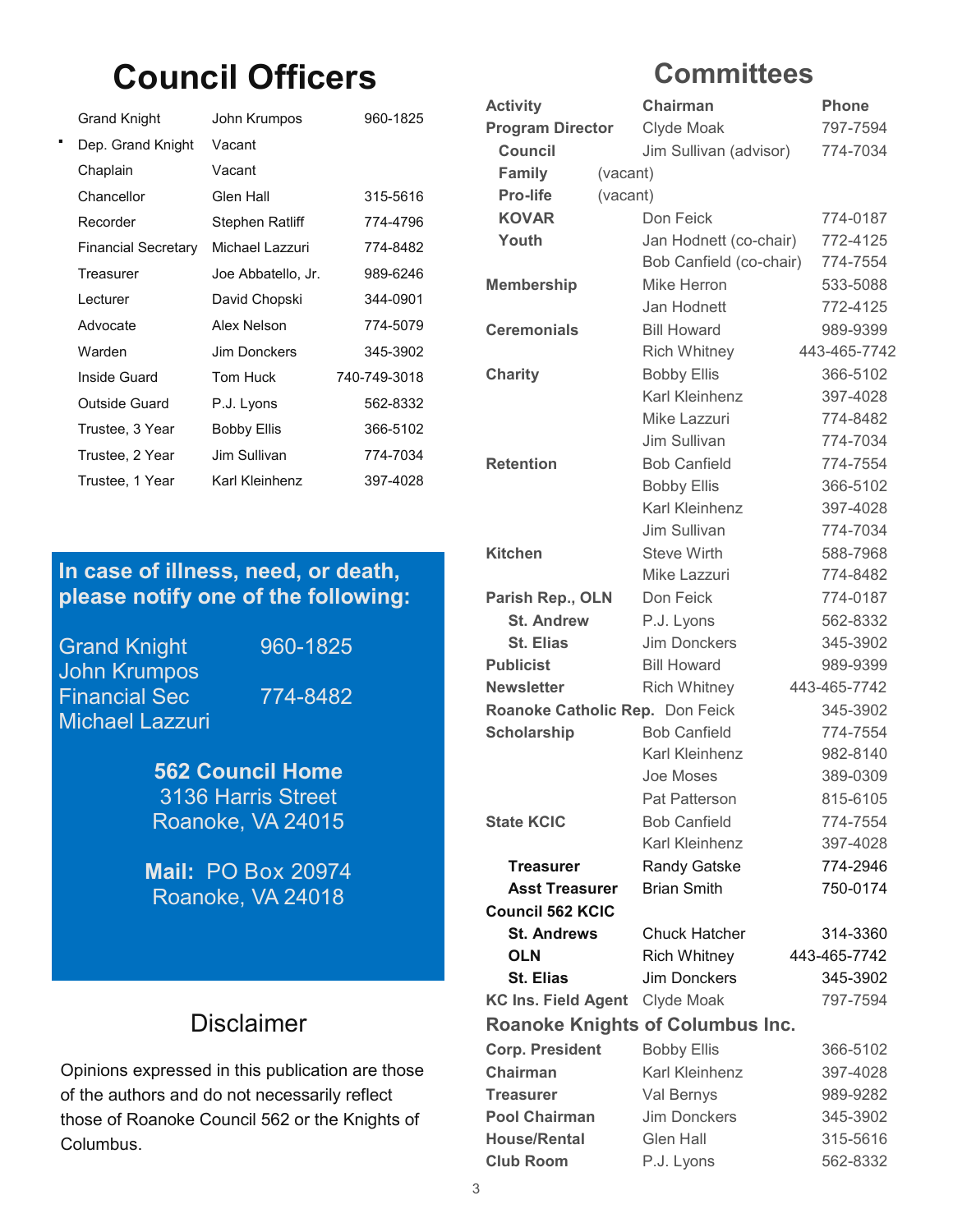## **Clergy Appreciation Dinner**



The Knights of Columbus was founded in part to support the Catholic faith and the Catholic Church. It is both necessary and appropriate that we continually honor our priests and demonstrate our support of them. One of the ways our Council honors our priests is by hosting them at an appreciation dinner held in their honor.

We have traditionally invited priests not only from St. Andrew, St. Elias and Our Lady of Nazareth, but also from neighboring parishes. We usually hold this dinner on the third Monday of the month, which is the night when several neighboring Councils hold their Council business meeting. As a result many members of the neighboring Councils have not been able to attend the diner to support their priests. This year, we decided to host the dinner on a Monday night, when no other Council in the Roanoke Valley has a business meeting...the first Monday of the month, June 6th...so that members of those Councils might attend. Of course this meant that the Roanoke Council had to reschedule its business meeting, which seemed like a small sacrifice to make when honoring our clergy!

In addition to a special night, we are planning a special menu for the dinner: Prime Rib of Beef, as well as a special speaker: Knights of Columbus Supreme Director Tom Harger, who is also a Past State Deputy of Virginia.

Doors will open at 6:00 PM on Monday, June 6th. There will be a social hour, with snacks, from 6:30 to 7:30 PM. Presentation of colors and the invocation will be at 7:30, with dinner following immediately. Cost for the *prime rib dinner* will be \$20 per person.

The dinner is being "catered" by Brothers Val Bernys, Jim Sullivan, Bob Vankerchove and Mike Whelan. They are donating all profits from the dinner to support the corporation, so you can take pride that your attendance not only demonstrates your love and support of our Catholic Priests, but is also supporting the Roanoke Knights of Columbus, Inc.

Tickets are still available, but you must call before Thursday, June 2nd to make your reservation. Call either John Krumpos (540-960-1825) or Jim Sullivan (540-774-7034).



### **In This Issue**

| <b>Grand Knight's Report</b>      | P 1-2 |
|-----------------------------------|-------|
| <b>Upcoming Events</b>            | Р1    |
| Insurance Agent's Report          | P 2   |
| <b>Officers and Committees</b>    | P 3   |
| In Case of Emergency              | Р3    |
| Clergy Appreciation Dinner        | Р9    |
| In This Issue                     | P 4   |
| <b>Flag Retirement Ceremony</b>   | P 5   |
| May Business Meeting Highlights   | P 5   |
| June Business Meeting Date Change | P 5   |
| Fun Night 2016                    | P 6   |
| All are Welcome Lunchon           | P 7   |
| <b>Annual Corporation Meeting</b> | P 7   |
| Kovar Korner                      | P 8   |
| New Council Officers Elected      | Р8    |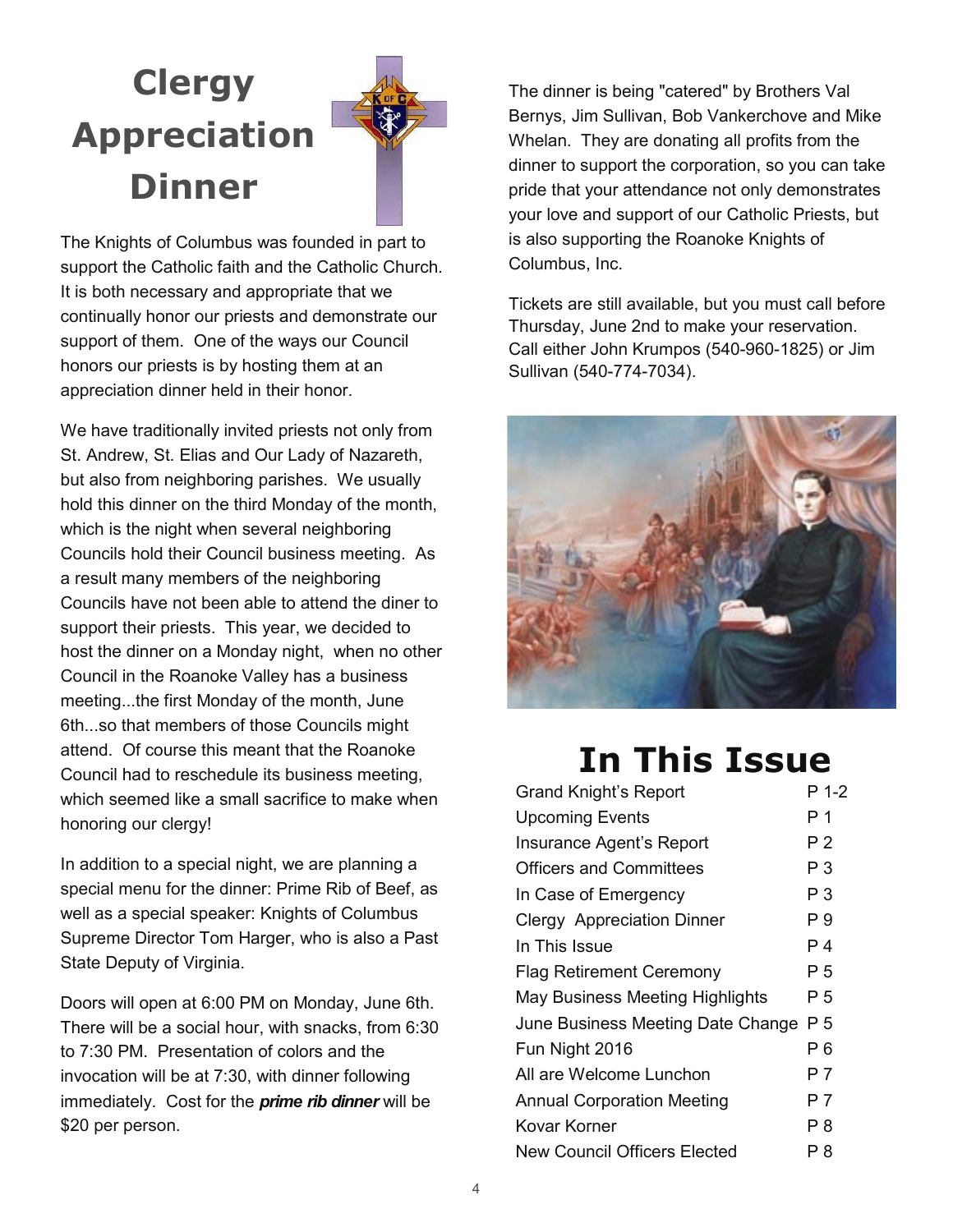## **Patriotic Flag Retirement Ceremony June 14**

Roanoke Assembly Knights of Columbus will be conducting a Flag Retirement Ceremony on Flag Day, June 14, 2016 at 7:00 PM on the patio of the Roanoke Council Home.

The Olympic Pool holds a cook out each week at 5:00 PM and has invited any guests to come early and eat there. After eating, guests should assemble on the Council Home Patio about 6:45 PM to be ready for the ceremony. After the ceremony, guests will be invited into the Council Home to enjoy some ice cream sundaes.

If anyone has any distressed flags that need to be retired they can drop them off at the Council Home.

Questions can be addressed to the Chairman Glen Waldis at 540-982-0835 or email



### **Change in Date for June Business Meeting**

At the April meeting, the Council voted to change the date of the June business meeting from June 6th to June 20th to allow the Clergy Appreciation Dinner to be hosted on June 6th. Please make note of that on your calendar! The annual corporation meeting will follow the Council meeting.

## **May Business Meeting Highlights**

- Grand Knight John Krumpos re-emphasized the need for active program chairmen. We have willing younger members, who need guidance from more experienced members. Please consider accepting an active role in program committees for the upcoming year.
- As of the May meeting, we still have 89 brother knights who have not paid dues for this year. They will be contacted by the retention committee.
- Brother Alex Nelson appealed for help with the upcoming Fun/Casino Night.
- The St. Elias Lebanese Festival needs volunteers they will make a donation to the council if we can provide workers for the inflatable jump.
- Clergy night is Monday, June 6; see John Krumpos for tickets.
- Brian ripple reported that our council was wellrepresented at the state convention (Programs, VKCCI, KCIC). Mike Gasper was elected as the new State Deputy.
- Expenditures were approved as follows:
	- Clergy night \$750 (advance)
	- St. Elias Lebanese Festival \$125
	- Madonna House \$100
	- VKCCI \$100
- Archdiocese of Military Services \$25
- Up to \$325 for watches for RCS (budgeted in spending plan)
- Poor attendance was noted for the Senior Luncheon – BK Brian Ripple suggested "rebranding" the luncheon to attract additional people.
- Slate of officers was announced (see separate article, P 7); elections to be held at a special business meeting on Monday, May 16.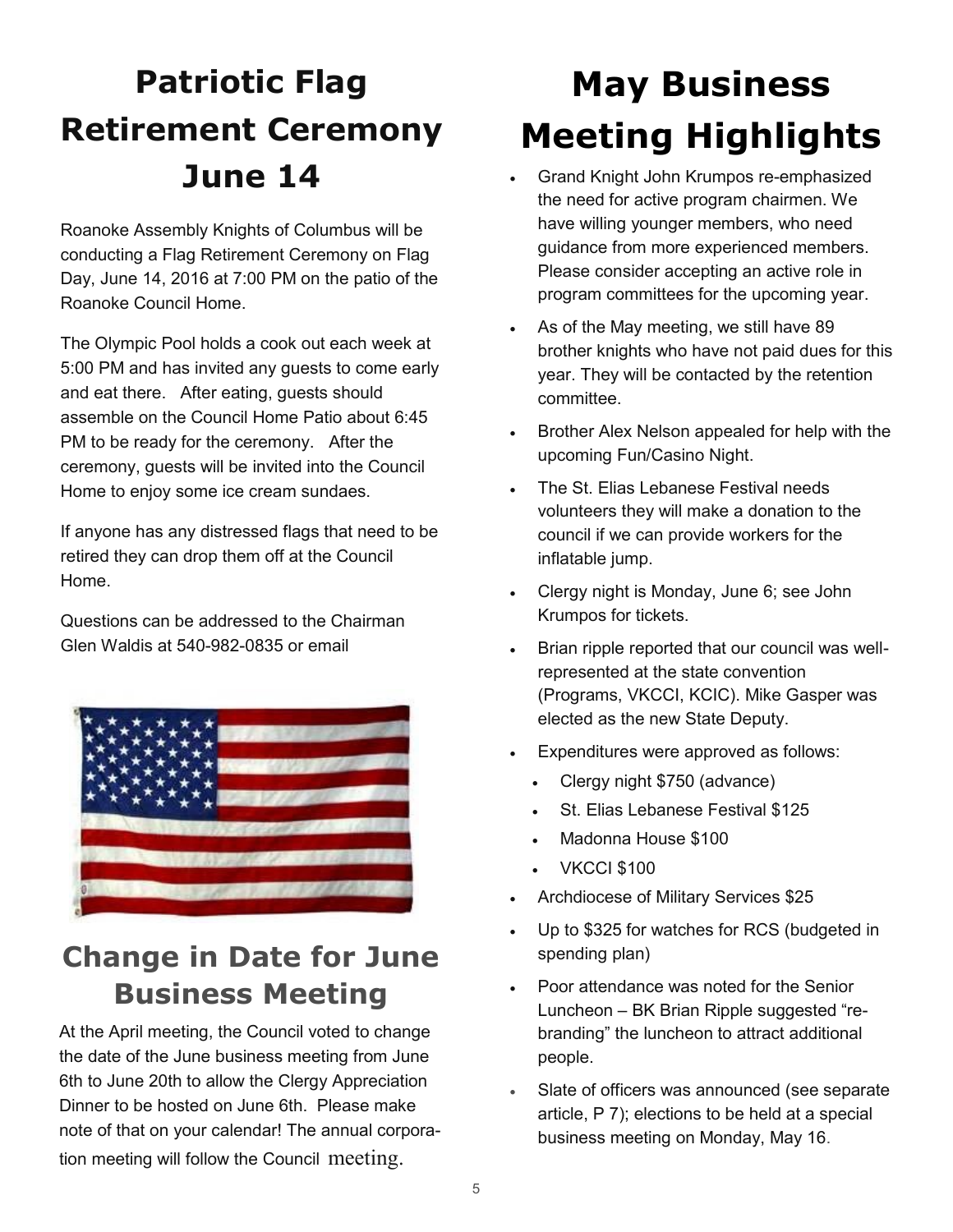## **Fun Knight 2016**

Our 3rd annual casino-style fund raiser, Fun Knight 2016, was hosted on Saturday, May 14th at St. Elias.

During our first two years, attendance grew beyond the capacity of Brother Ellis' Thunderbird Club, and we decided that we needed a venue with more space. St. Elias agreed to provide us with the needed space. Gaming tables were well spaced for easy access. The bar and hors d'ouevre tables were conveniently located. The silent action tables were conspicuously in the center of the room, and tables for patrons to sit, eat, drink and talk were spacious and close to both the silent auction and the gaming tables.

One of the most heard complaints last year was the lack of spots at the gaming table for all of the attendees. So, several changes were made to insure that all who attended had an enjoyable time. First, we had twelve tables for Black Jack, nine of which were elevated so that more people could stand at a table and play, while three were reserved for those who needed to sit. In addition, payouts were enhanced for Roulette so that it might interest more of the players. Similarly, bonuses were offered at the Texas Hold'em tables for anyone, pot winners or pot losers, who had good hands. Next, the closing of silent auction tables was staggered so that announcement of winners could be made immediately after the close of the gaming, and processing of the winners could be sped up.

Finally, this year's hors d'ouevres were specifically chosen to be appropriate to take to the gaming tables and were either true finger foods or items that could be eaten with the aid of a toothpick. Food was not put out until near the time that the gaming tables opened in the expectation that some would begin gaming while others went through the line for hors d'ouevre, thus reducing congestion at the hors d'ouevre tables.



As with any changes, some were good and some didn't work out as planned. Though, over all, there were many compliments were received throughout the night!

It appears that we netted nearly \$10,000 for the event! Of course the expenses must be summarized and subtracted from the gross before we can report what the actual profit was. Suffice it to say that we exceeded last year's profits and greatly surpassed our expectation for this year! All of this year's profits will be used to fund the Council's many fine programs and other expenses.

No success is possible without the work of many good men and women. Our Fun Night was no exception! The committee began meeting in December; monthly at first and then weekly since April. Many others helped the night of the event. All of these worked selflessly because they believe in the work of the Council and in the goals of the Knights of Columbus. If you want to be involved in next year's success, please let one of your officers know during the coming months.

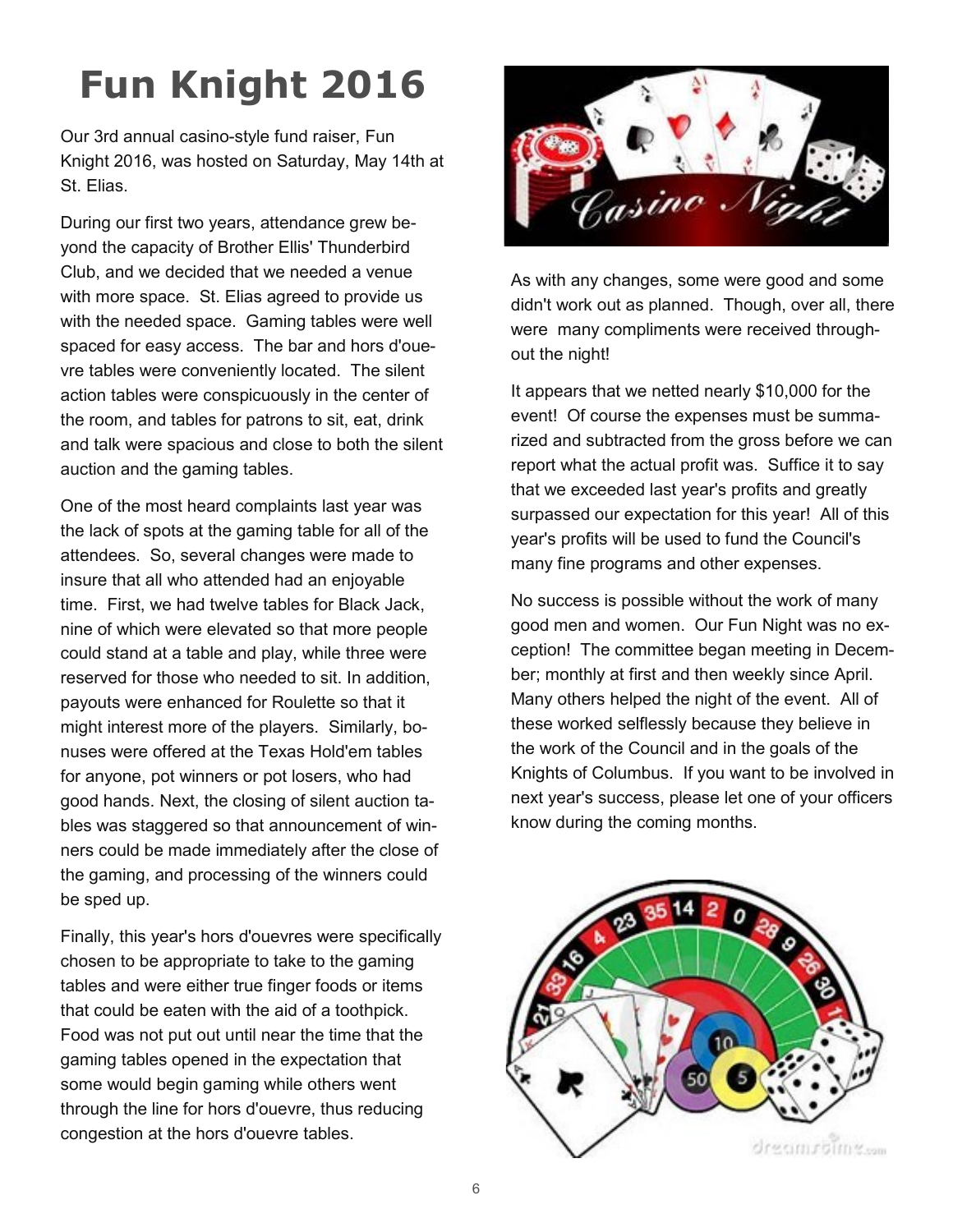## **All Are Welcome Luncheon Thursday June 16**

The decision has been made to continue the luncheons the third Thursday of the even number months at the Roanoke Council Home. This luncheon has previously been known as the Retiree Luncheon but we are changing the name to the All Are Welcome Luncheon. (Attendees are not limited to Knights but it is open to all.) All are welcome everything free" was the motto of the K of C in providing centers for the military during the World Wars. There is no charge for the luncheons but donations will be accepted.

We hope those who decide to come will enjoy the time visiting with each other and playing games of their choosing as well as having a nice lunch. We will provide cards and some table games or you may bring your own games. The doors will open at 11:00 and lunch will begin serving about 12:00 or 12:15 and until 1:30. So come early or when you can, play games and visit, have lunch and play more games or visit longer. We have no set closing time as long as people are enjoying themselves. We will be serving chicken salad and potato salad, on a bed of fresh lettuce and cold sliced ham. Dessert will be ice



LIFET

## **Annual Corporation Meeting June 20**

The Roanoke Knights of Columbus, Inc., is the entity that is chartered to own, operate and manage the properties which are used by the Council for its meetings and its functions. Per its corporate bylaws, an annual business meeting must be held following the close of the Council's June business meeting. Pursuant to these bylaws, Roanoke Knights of Columbus, Inc. will hold its annual meeting on June 20th, following the close of the Roanoke Council 562 business meeting.

The agenda for the annual meeting will be:

- Election of 3 corporate officers for the July , 2016 thru June 30th , 2017 term.
- Election of 6 directors to the corporation board.
- Vote on a proposal to change the corporations name from Roanoke Knights of Columbus, Inc. to Roanoke Knights, Inc.
- Other business brought before the board.

Nominees for board officers are the following:

Chairman-Karl Kleinhenz , President- Alex Nelson Vice President- Bobby Ellis Treasurer- Joe Davis Members of the board: Joe Abbatello, Val Bernys, Glenn Hall, Tom Brennan, Pat Reidy, Mike Lazzuri